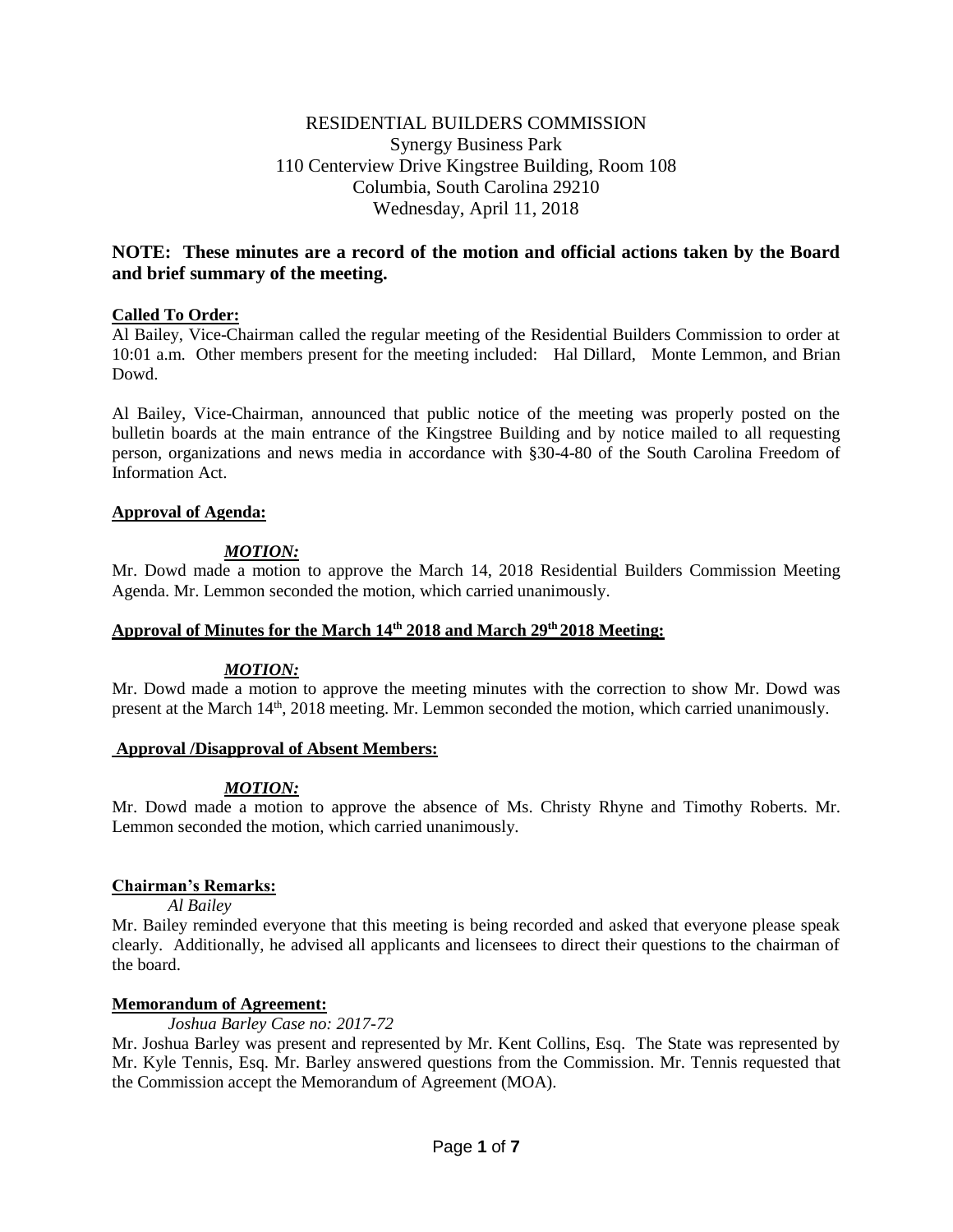\*\* Mr. Timothy Roberts and Janet Baumberger arrived at the meeting at 10:20

# **MOTION:**

Mr. Dowd made a motion to accept the MOA, assess a total fine of \$7,500 to be paid within 90 days from the date of the final order, and that before Mr. Barley may be considered for reinstatement of his registration or any other license with the Commission, all fines must be paid in full, he must appear before the full Commission to address resolution of the pending criminal charges, and for consideration of his professional and ethical competence to practice residential specialty contracting and/or residential home building in the State of South Carolina. Mr. Lemmon seconded the motion which carried unanimously. Mr. Roberts did not vote since he was not present for the hearing regarding Mr. Barley.

\*\* Mr. Roberts resumed duties as Chairman

#### **Statement Waiver Request:**

#### *John E. Slouffman*

The Commission held a hearing regarding Mr. Slouffman's request for a waiver of the disclosure statement under the owner/builder exemption. Mr. John Slouffman appeared before the Commission and waived his right to counsel.

#### **MOTION:**

Mr. Dillard made a motion to approve Mr. Slouffman's request for a waiver. Mr. Bailey seconded the motion, which carried unanimously.

#### *William Renke*

The Commission held a hearing regarding Mr. Renke's request for a waiver of the disclosure statement under the owner/builder exemption. Mr. William Renke appeared before the Commission, with a witness Mr. William Renke III and waived their right to counsel.

#### **MOTION:**

Mr. Dillard made a motion to enter into executive session to receive legal advice regarding Mr. Renke's request. Mr. Dowd seconded the motion, which carried unanimously.

#### **MOTION:**

Mr. Bailey made a motion to exit executive session after receiving legal advice. Mr. Lemmon seconded the motion, which carried unanimously.

#### **MOTION:**

Mr. Dillard made a motion to approve Mr. Renke's request for a waiver to allow Mr. Renke's to sell the property as is. Mr. Dowd seconded the motion, which carried unanimously.

#### *Stephen Hopkins*

The Commission held a hearing regarding Mr. Stephen Hopkins' request for a waiver of the disclosure statement under the owner/builder exemption. Mr. Stephen Hopkins appeared before the Commission and waived hisr right to counsel. Mr. Bryan Dowd recused himself due to personal relationship.

#### **MOTION:**

Mr. Dillard made a motion to approved Mr. Hopkins' request for a waiver. Mr. Lemmon seconded the motion, which carried unanimously.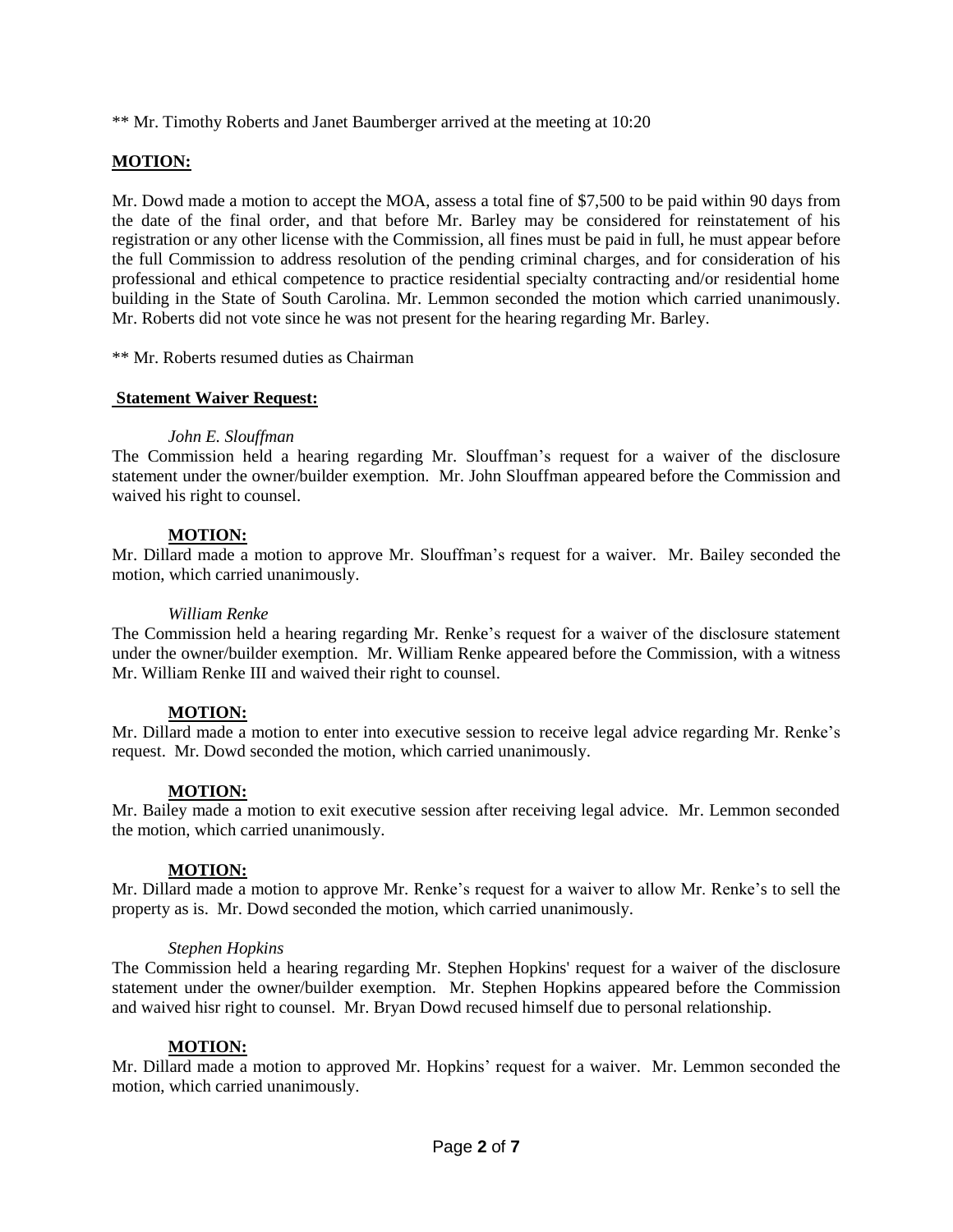#### *\*\*Mr. Dowd rejoined the meeting*

### *Carlos F Cuellar*

The Commission held a hearing regarding Mr. Carlos F Cuellar's request for a waiver of the disclosure statement under the owner/builder exemption. Mr. Carlos F Cuellar appeared before the Commission, with witness Ms. Maria Conde and waived his right to counsel.

# **MOTION:**

Mr. Bailey made a motion to approve Mr. Carlos Cuellar's request for a waiver. Mr. Dowd seconded the motion, which carried unanimously.

#### *Brian O'Neil*

The Commission held a hearing regarding Mr. O'Neil's request for a waiver of the disclosure statement under the owner/builder exemption. Mr. Brian O'Neil appeared before the Commission and waived his right to counsel.

# **MOTION:**

Mr. Lemmon made a motion to approve Mr. O'Neil's request for a waiver. Mr. Dowd seconded the motion, which carried unanimously.

# **Application Reviews:**

# *Joseph Stelluti*

The Commission held an application review regarding Joseph Stelluti. Mr. Stelluti appeared before the Commission and waived his right to counsel.

#### *MOTION*:

Mr. Bailey made a motion to allow Mr. Stelluti to sit for the exam. Mr. Lemmon seconded the motion, which carried unanimously.

#### *Anne Dumont*

Ms. Anne Dumont didn't appear before the Commission.

# *MOTION*:

No motions were made.

#### *Tony Bethea*

The Commission held an applicant review regarding Mr. Tony Bethea. Mr. Bethea appeared before the Commission and waived his right to counsel.

# *MOTION*:

No action taken in this matter.

#### *James Carpenter*

The Commission held an application review regarding James Carpenter. Mr. Carpenter appeared before the Commission and waived his right to counsel.

#### *MOTION*:

Mr. Bailey made a motion to allow Mr. James Carpenter to sit for the exam. Mr. Dillard seconded the motion, which carried unanimously.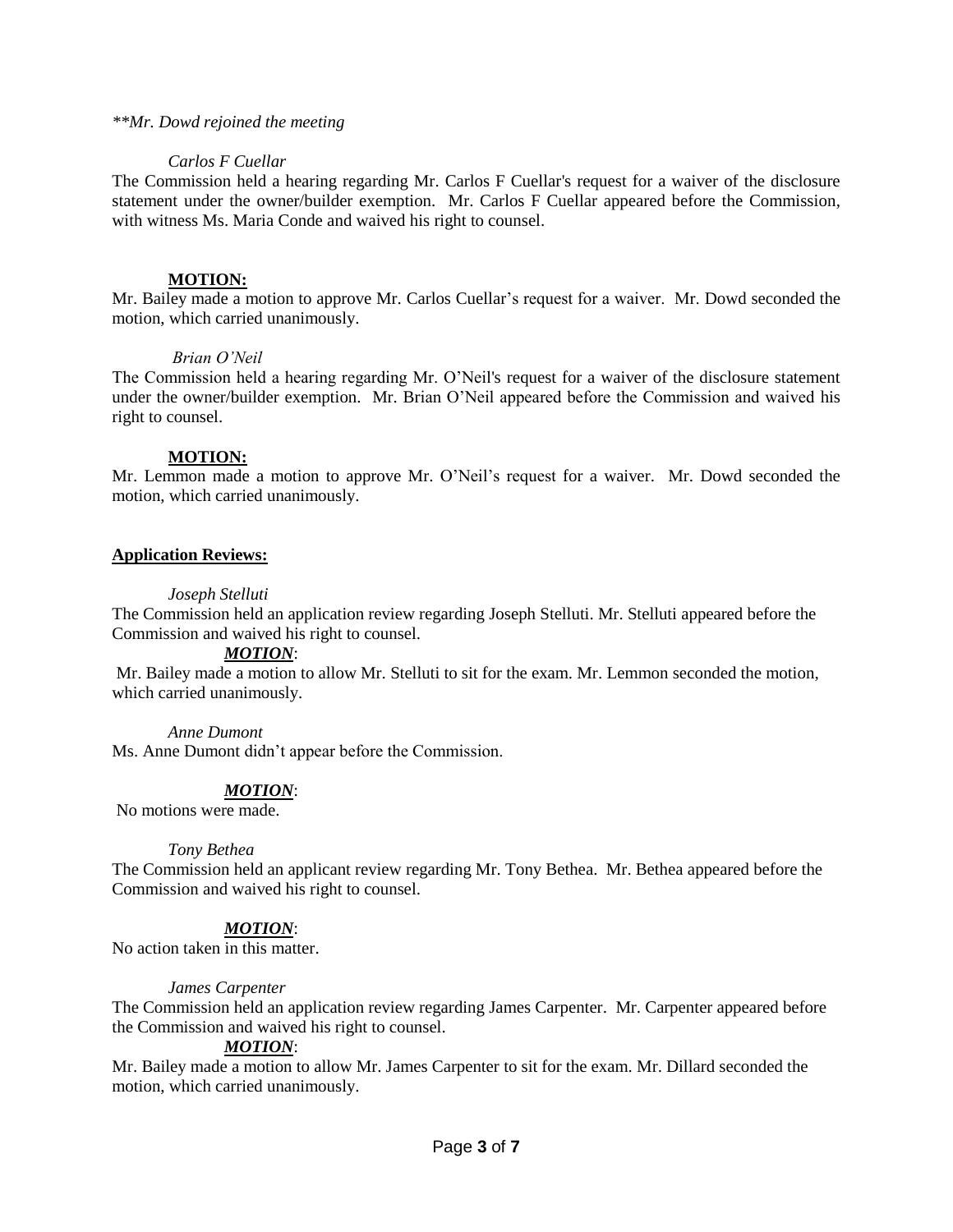#### *Jay Biyad*

The Commission held an application review regarding Jay Biyad. Mr. Biyad appeared before the Commission and waived his right to counsel.

#### *MOTION*:

Mr. Dowd made a motion to allow Mr. Biyad to sit for the exam. Mr. Lemmon seconded the motion, which carried unanimously.

*Jason C. Brown*  Mr. Jason C. Brown did not appear before the Commission.

#### *MOTION*:

No motions were made.

#### *Michael Meleca*

The Commission held an application review regarding Mr. Michael Meleca. Mr. Meleca appeared before the Commission and waived his right to counsel.

#### *MOTION*:

Mr. Bailey made a motion to allow Mr. Meleca to sit for the exam. Mr. Dowd seconded the motion which carried unanimously.

#### *Robert Lamoureux*

The Commission held an application review regarding Robert Lamoureux. Mr. Lamoureux appeared before the Commission and waived his right to counsel.

#### *MOTION*:

Mr. Dowd made a motion to allow Mr. Lamoureux to sit for the exam. Mr. Bailey seconded the motion which carried unanimously.

#### *Nathan Hertel*

The Commission held an application review regarding Nathan Hertel. Mr. Hertel appeared before the Commission.

#### *MOTION*:

Mr. Dillard made a motion to allow Mr. Hertel to sit for the exam. Mr. Dowd seconded the motion, which carried unanimously.

#### *Patrick Jenkins*

The Commission held an application review regarding Mr. Patrick Jenkins. Mr. Jenkins appeared before the Commission, presented a witness, Ms. Sandy Sanders, and waived his right to counsel.

#### *MOTION*:

Mr. Bailey made a motion to allow Mr. Jenkins to sit for the exam. Mr. Lemmon seconded the motion, which carried unanimously.

#### *Vladislav Melnichuk*

The Commission held an application review regarding Mr. Vladislav Melnichuk. Mr. Melnichuk appeared before the Commission and waived his right to counsel.

#### *MOTION*:

Mr. Bailey made a motion to approve Mr. Melnichuk's residential specialty contractor registration. Mr. Lemmon seconded the motion, which carried unanimously.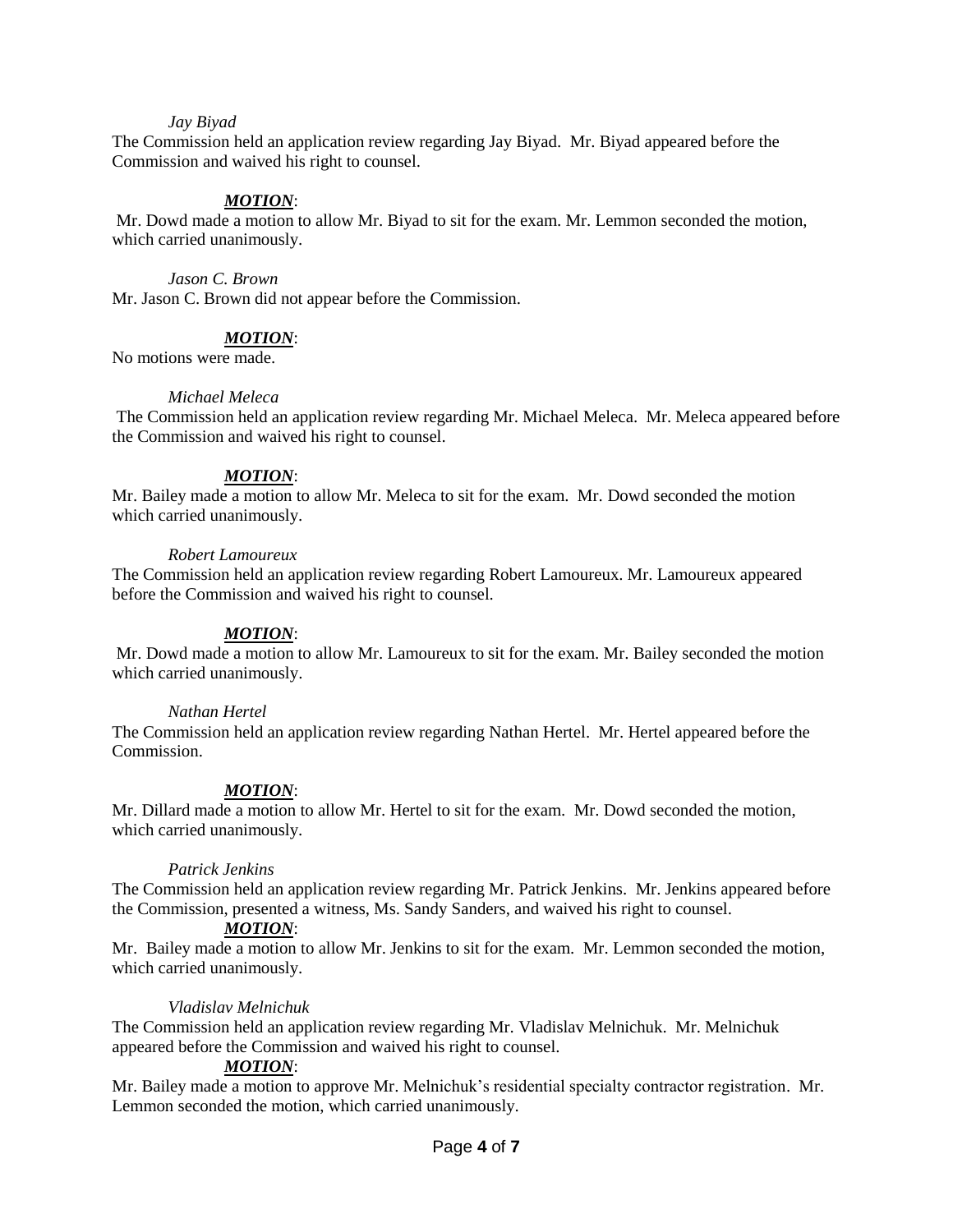#### *Bobby J Turner*

The Commission held an application review regarding Mr. Bobby J. Turner. Mr. Turner appeared before the Commission and waived his right to counsel.

# *MOTION*:

Mr. Dillard made a motion to approve Mr. Turner's residential specialty contractor registration. Mr. Lemmon seconded the motion, which carried unanimously.

#### *Xavier Holbrooks*

The Commission held an application review regarding Mr. Xavier Holbrooks. Mr. Holbrooks appeared before the Commission, and waived his right to counsel.

#### *MOTION*:

Mr. Dillard made a motion to approve Mr. Holbrooks' residential specialty contractor registration. Mr. Bailey seconded the motion, which carried unanimously.

#### *Michael Wright*

The Commission held an application review regarding Mr. Michael Wright. Mr. Wright appeared before the Commission, and waived his right to counsel.

# *MOTION*:

Mr. Dillard made a motion to approve Mr. Wright to sit for the exam. Mr. Bailey seconded the motion, which carried unanimously.

#### *Bryan Kuykendoll*

The Commission held an application review regarding Mr. Bryan Kuykendoll. Mr. Kuykendoll before the Commission, and waived his right to counsel.

#### *MOTION*:

Mr. Bailey made a motion to approve Mr. Kuykendoll's residential specialty contractor registration with the condition that he continue to make payments with the SCDOR and resolve the IRS tax lien by the time of renewal in 2019. Mr. Lemmon seconded the motion, which carried unanimously.

#### **Final Order Hearings:**

*Mr. Rickey Vickery case # 2017-189 2017-382; and 2017-427*

The Board held a Final Order hearing regarding Mr. Rickey Vickery. Mr. Bailey recused himself due to his service as the hearing officer.

#### *MOTION:*

Mr. Dowd made a motion to adopt the Hearing Officer's Recommendation. Mr. Dillard seconded the motion, which carried unanimously.

#### *Mr. David Wiggins case# 2016-488*

The Board held a Final Order hearing regarding Mr. David Wiggins. Mr. Bailey recused himself due to his service as the hearing officer.

#### *MOTION:*

Mr. Dowd made a motion to adopt the Hearing Officer's Recommendation. Mr. Lemmon seconded the motion, which carried unanimously.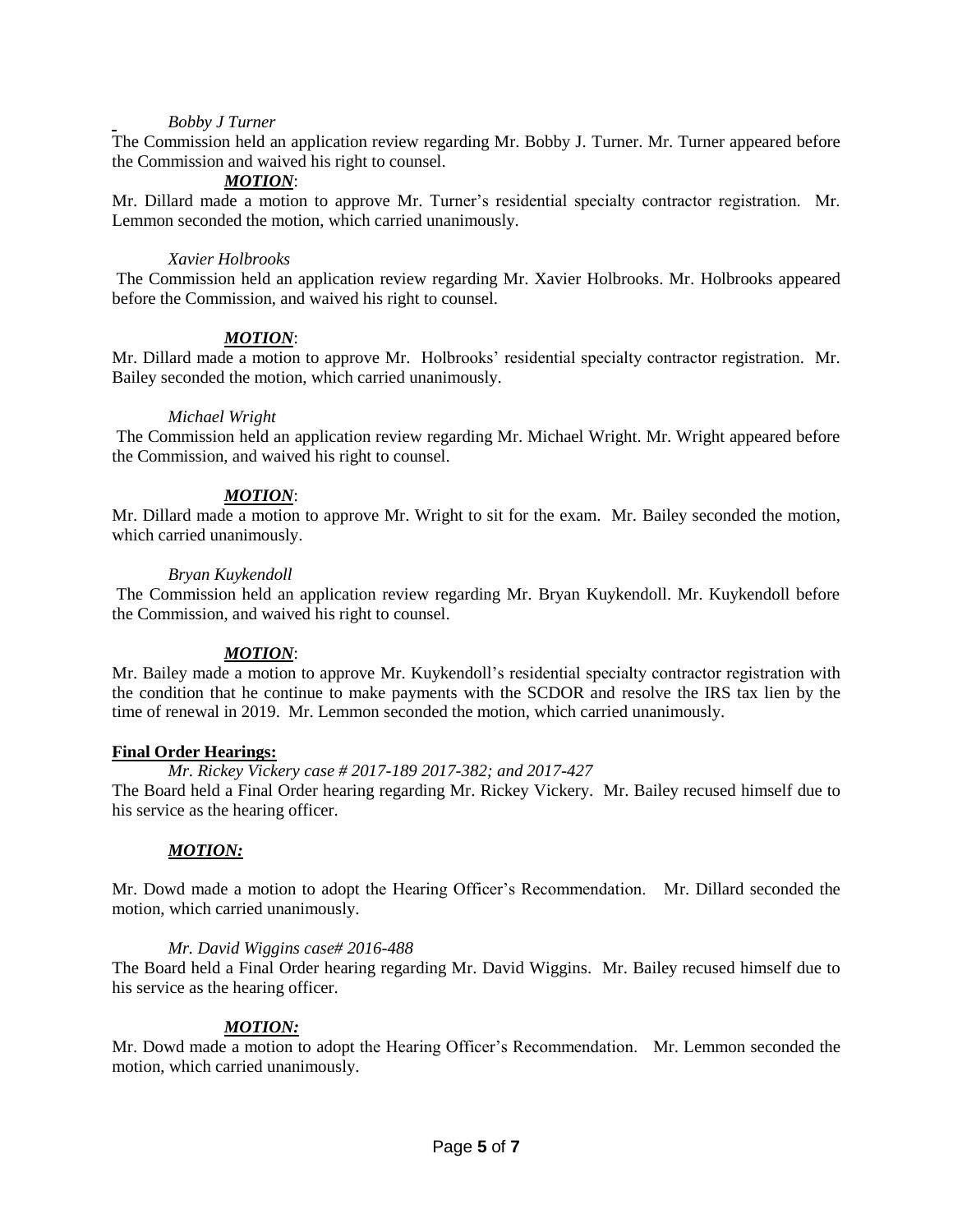#### *Beazer Homes case# 2015-620*

The Board held a Final Order hearing regarding Beazer Homes. Beazer Home was not present. Mr. Bailey served as the hearing officer in the case and recused himself due to his service as the hearing officer.

#### *MOTION:*

Mr. Dowd made a motion to adopt the Hearing Officer's Recommendation. Mr. Lemmon seconded the motion, which carried unanimously.

\*\* Mr. Bailey returned to the meeting.

#### Mr. Ernest Rouse *case # 2016-478*

The Board held a Final Order hearing regarding Mr. Ernest Rouse. Mr. Rouse was not present. Mr. Roberts served as the Hearing office in the case and recused himself due to his service as the hearing officer.

#### *MOTION:*

Mr. Dowd made a motion to adopt the Hearing Officer's Recommendation. Mr. Lemmon seconded the motion, which carried unanimously.

*Mr. Clifton B Matthews case # 2016-180, 2016-274; and 2016.277*

The Board held a Final Order hearing regarding Mr. Clifton Matthews. Mr. Roberts served as the hearing officer in the case and recused himself due to his service as the hearing officer.

#### *MOTION:*

Mr. Dowd made a motion to adopt the Hearing Officer's Recommendation. Mr. Lemmon seconded the motion, which carried unanimously.

\*\* Mr. Roberts returned to the meeting.

#### **Administrators Report and Recommendation for Bond Claim:**

*Tommy Wilson Case no 2017-90*

#### *MOTION:*

Mr. Bailey made a motion to accept the administrator's report and recommendation for Bond Claim in the case of Mr. Tommy Wilson. Mr. Dowd seconded the motion, which carried unanimously.

# **Administrator's Remarks:**

No remarks made.

#### **OIE Report – Mr. Todd Bond:**

*Kyle Tennis, Attorney, ODC* Mr. Kyle Tennis presented the ODC report.Mr. Tennis reported the numbers and status of the current caseload located in ODC.

#### *Todd Bond, Chief Investigator of OIE*

Mr. Todd Bond, presented the OIE report. Mr. Todd Bond reported the number of investigations for the number of investigations totals to date:

**Closed Cases –** 189

**Complaints Received -** 199 **Active Investigations –** 251